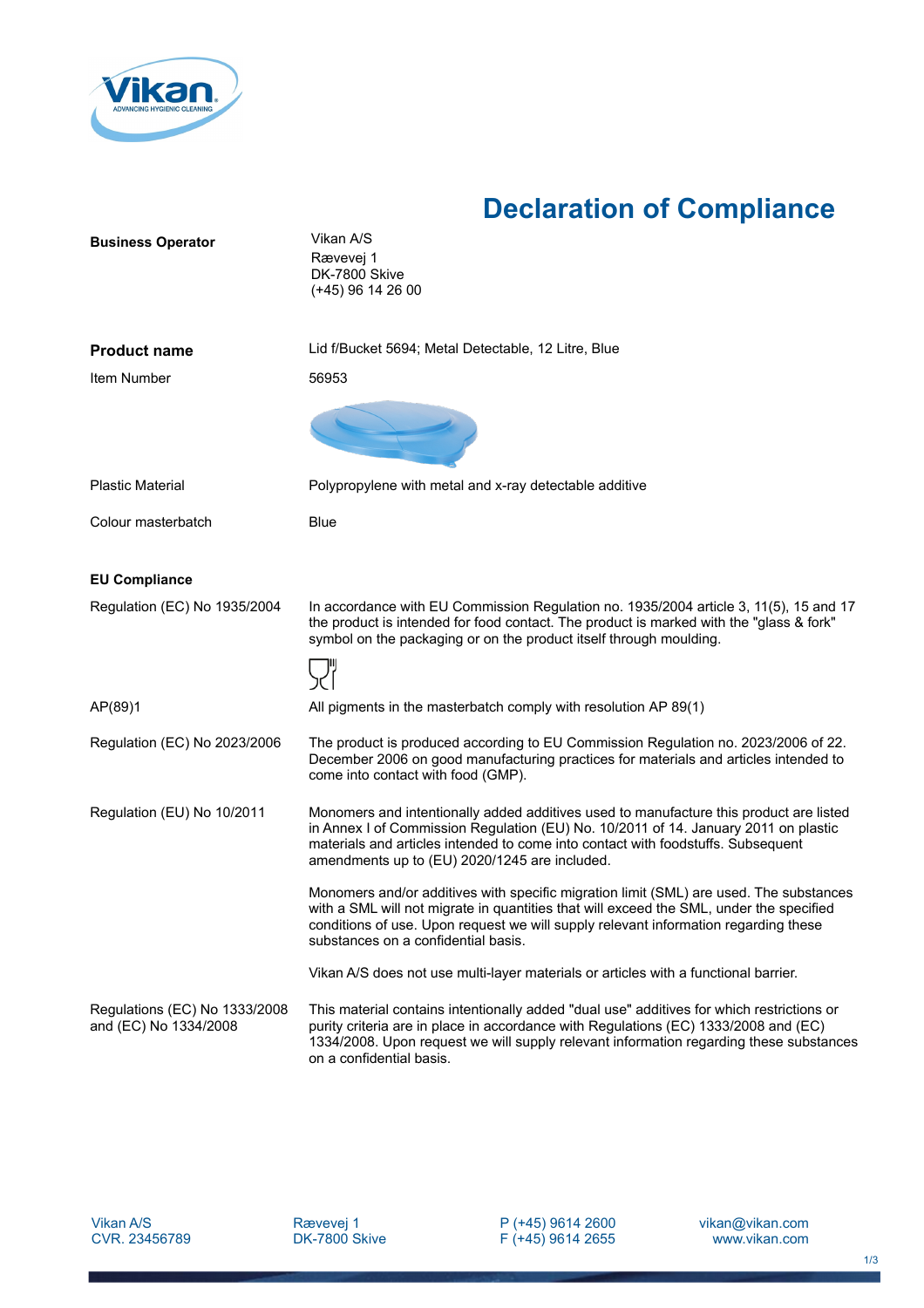

| <b>US FDA Compliance</b>                            | All raw materials in this product are in compliance with FDA (Food and Drug<br>Administration in the USA) 21 CFR parts 170 to 199.                                                                                                                                                                                                                            |
|-----------------------------------------------------|---------------------------------------------------------------------------------------------------------------------------------------------------------------------------------------------------------------------------------------------------------------------------------------------------------------------------------------------------------------|
|                                                     | The polymers and additives complies with FDA 21 CFR part 174, 175, 176, 177, 178,<br>181, 182, 184, or 186. Additives are cleared according to FDA 21 CFR Part 178 (Indirect<br>food additives), are generally recognised as safe (GRAS), are prior-sanctioned food<br>ingredients, or are cleared on basis of regulations for food additives of before 1958. |
|                                                     | The polypropylene complies with FDA 21 CFR 177.1520 "olefin polymers".                                                                                                                                                                                                                                                                                        |
|                                                     | The pigments in the masterbatch are listed under FDA 21 CFR 178.3297 "Colorants for<br>Polymers".                                                                                                                                                                                                                                                             |
| <b>UK Compliance</b>                                | The product complies with The Materials and Articles in Contact with Food (Amendment)<br>(EU Exit) Regulations 2019 No. 704.                                                                                                                                                                                                                                  |
| <b>Danish Compliance</b>                            | The product complies with the Danish consolidation Act no. 681 of 25/05/2020.                                                                                                                                                                                                                                                                                 |
| <b>Migration analysis plastics</b>                  | Samples of the product, or a similar product made from identical plastic material, have<br>been tested for overall migration according to the test conditions specified in (EU)<br>10/2011, and the article comply with the overall migration limit of 10 mg/dm <sup>2</sup> or 60 mg/kg.                                                                     |
|                                                     | Test conditions for overall and specific migration were OM2 (10 days at 40 °C)                                                                                                                                                                                                                                                                                |
|                                                     | Food simulants used for overall migration were 10 % ethanol (simulant A), 3 % acetic acid<br>(simulant B) and olive oil (simulant D2).                                                                                                                                                                                                                        |
|                                                     | Compliance with specific migration limits, and other restrictions, has been documented<br>through testing, calculation or simulation.                                                                                                                                                                                                                         |
| Max ratio of food contact surface<br>area to volume | 1.1 $dm^2/100$ ml                                                                                                                                                                                                                                                                                                                                             |
| <b>Food contact types</b>                           | The product is suitable for contact with the following types of food under the intended and<br>foreseeable conditions of use:                                                                                                                                                                                                                                 |
|                                                     | Aqueous<br>l۷l                                                                                                                                                                                                                                                                                                                                                |
|                                                     | $\boxed{\sqrt}$ Acidic                                                                                                                                                                                                                                                                                                                                        |
|                                                     | Alcoholic<br>I√                                                                                                                                                                                                                                                                                                                                               |
|                                                     | Fatty<br>$\mathsf{I}\mathcal{M}$                                                                                                                                                                                                                                                                                                                              |
|                                                     | Dry<br>$\mathcal{V}$                                                                                                                                                                                                                                                                                                                                          |
| Food contact usage time and<br>temperature          | Storage at room temperature or below up to 30 days, including heating up to 70 °C for<br>up to 2 hours, or heating up to 100 °C for up to 15 minutes.                                                                                                                                                                                                         |
| Non-food contact usage<br>temperature               | Minimum temperature: -20 °C<br>Maximum temperature: 100 °C                                                                                                                                                                                                                                                                                                    |
|                                                     |                                                                                                                                                                                                                                                                                                                                                               |

Vikan A/S CVR. 23456789

Rævevej 1 DK-7800 Skive P (+45) 9614 2600 F (+45) 9614 2655 vikan@vikan.com www.vikan.com